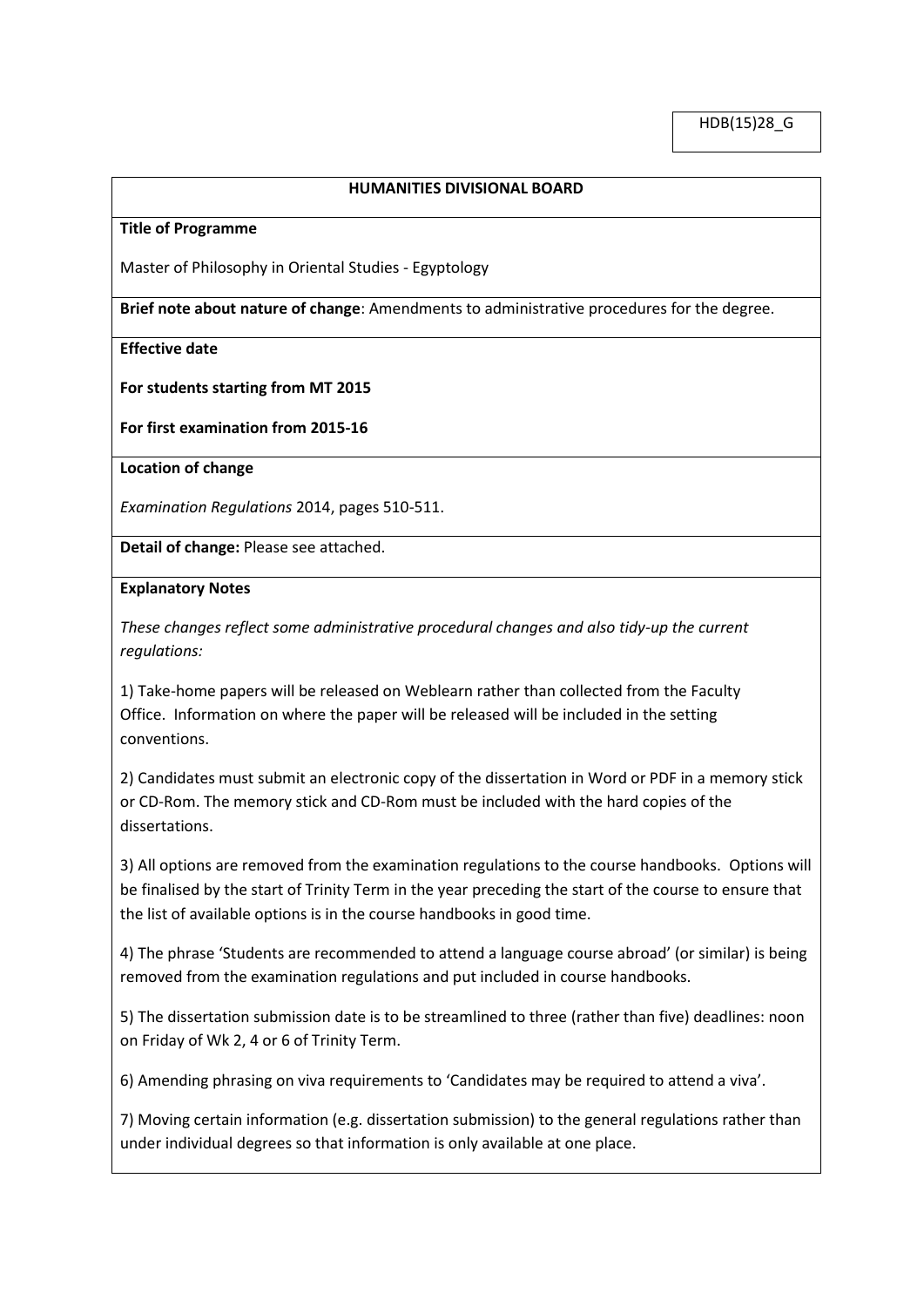**(ii) Egyptology** This course covers topics relating to dynastic, Graeco-Roman, and Christian Egypt.

A. *Qualifying Examination* Each candidate will be required, unless exempted by the Oriental Studies Board, to pass a qualifying examination in Egyptian and/or Coptic not later than the end of the third term after he or she is admitted. Candidates offering options relating to the Graeco-Roman period may be required to pass a qualifying examination in Greek.

## B. *Final Examination*

1. Syllabus A: A candidate who has a first degree in Egyptology or equivalent qualification must offer Section I, *three* papers from Section II, and a thesis of not more than 30,000 words on a subject to be approved by the board[.13](http://www.admin.ox.ac.uk/examregs/15-36_Special_Regulations.shtml#univ-9780199202669-note-97)

2. Syllabus B: All other candidates must offer Section I, *two* papers from Section II, Section III, and a thesis of not more than 20,000 words on a subject to be approved by the board. [13](http://www.admin.ox.ac.uk/examregs/15-36_Special_Regulations.shtml#univ-9780199202669-note-97)

3. All applications for approval of options must reach the Secretary, Board of the Faculty of Oriental StudiesSenior Academic Administrator, Oriental Institute, on or before Monday in the sixth-second week of Trinity FullMichaelmas Term in the academic year preceding that in which of the examination is to be taken. For options under Section II applicants must include a detailed definition of the topics offered and a list of primary sources, to be countersigned by their supervisors.

# Section I

4. For the Final Examination the following papers will be set:

(i) A general paper on Egyptology. Questions will be set on method, theory, bibliography, and the history of Egyptology. Candidates will be expected to answer some questions outside the areas of their fields of specialisation.

(ii) Unprepared translation from Egyptian texts.

Passages may be set for translation from texts of all periods from the end of the Old Kingdom to the Conquest of Alexander. Texts of other periods may be set with the permission of the board.

# Section II

II. Two (for candidates under 2 above, Syllabus B) or three (for candidates under 1 above, Syllabus A) papers in  $aA$  special field selected from athe list below, published in the course handbook of which one will be on an appropriate category of primary source material.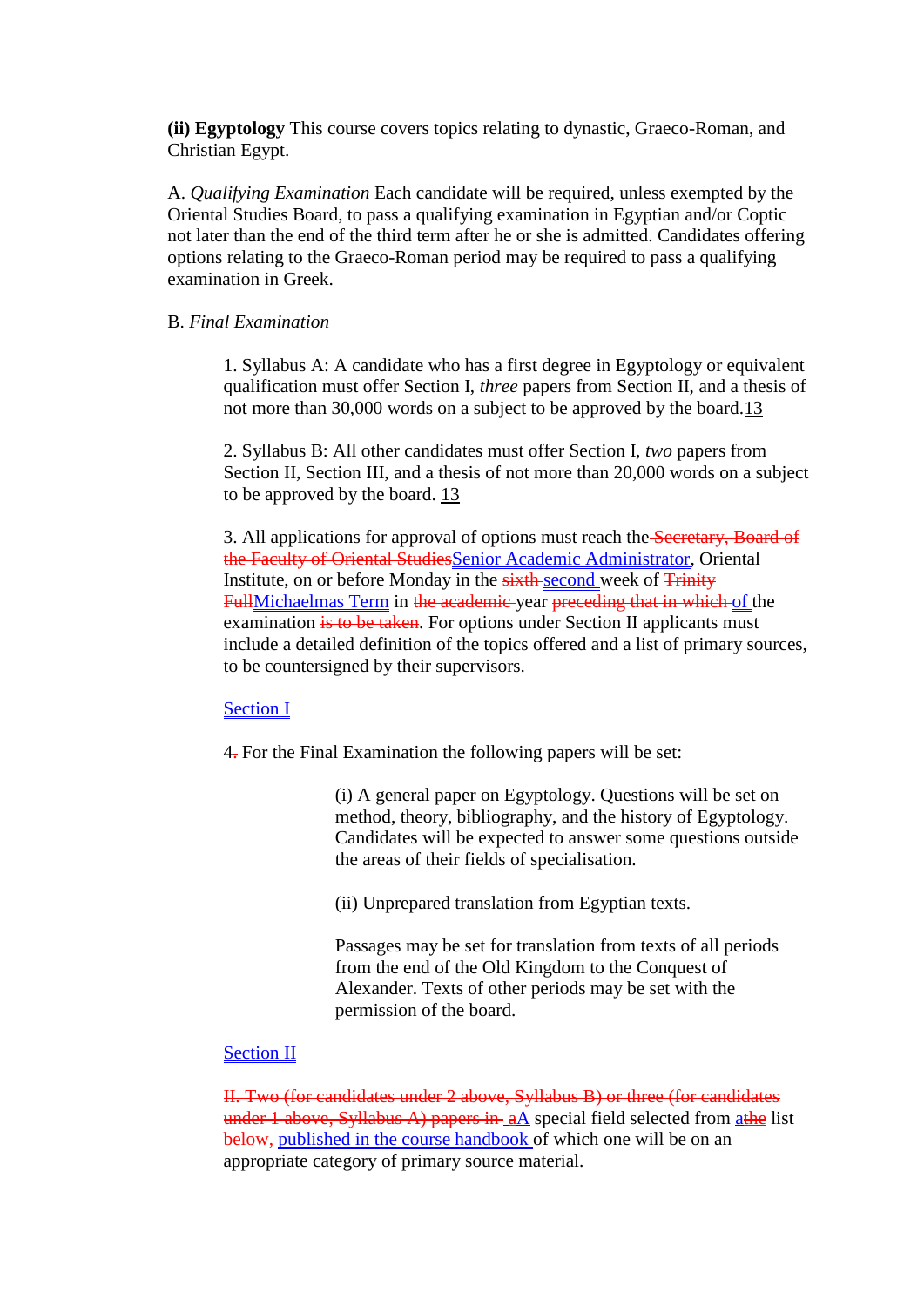Since all-Some special fields may not be available in every yearevery year, candidates must confirm with the Graduate Studies Committee of the Oriental Studies Board that the field they intend to offer is available by the end of the second term after they are admitted. Some related fields (e.g. demotic with Greek papyrology) may be combined with the permission of the board.

The following fields will normally be available:

Ancient Egyptian Art and Architecture Archaeology Christian Egypt Demotic Egyptian grammar Graeco-Roman hieroglyphic texts Greek papyrology Hieratic texts Egyptian literary or religious texts Periods of history, from the early dynastic to the Byzantine.

Candidates for Syllabus A will be examined by unit (i), (ii) and (iii). Candidates for Syllabus B will be examined by unit (i) and (ii). The examination units are as follows:

(i) *Take-home examination*. One paper in the special field will be set as a takehome examination. The answer or answers for this examination should be typed and presented in proper scholarly form. Candidates will be informed as to which paper is to be examined as a take-home on Friday of eighth week of the Hilary Term preceding the Final examination; conventions for the setting of the paper will be released at the same time. The question paper for the takehome examination will be distributed published to candidates in the Oriental Institute at  $\frac{100}{2}$  a.m. on Monday of first week in Full Term in the term in which the final examination is to be offered. Candidates will be contacted with details on how to collect or access the question paper. The completed examination must be handed in to the Examination Schools, High Street, Oxford no later than 12 noon on Monday of second week. The completed paper should not exceed 5,000 words in length. If candidates for a different degree are taking the same subject and are to be examined in a three-hour examination, MPhil candidates may instead take that examination. Applications to take the three-hour examination should be submitted to the faculty board by Friday of the first week in Michaelmas Term in the academic year of the final examination.

(ii) *Assessed essays*. For a second topic in the special field, candidates will be required to presubmit two essays of not more than 5,000 words each, which between them display command of more than a narrow range of the topic. Supervisors or others are permitted to give bibliographical help and to discuss drafts of essays. Such essays (two printed copies) must be delivered in a parcel bearing the words 'Essays presubmitted for the M.Phil. in Egyptology' to the Examination Schools, High Street, Oxford OX1 4BG by noon on the Thursday of the sixth week of Trinity Term in which the examination is to be taken.

(iii) *Examination paper* (Syllabus A only). One three-hour examination on an area within the special field. The subject of this examination is to be presented to the faculty board by Friday of the first week of Michaelmas Term in the academic year of the final examination.